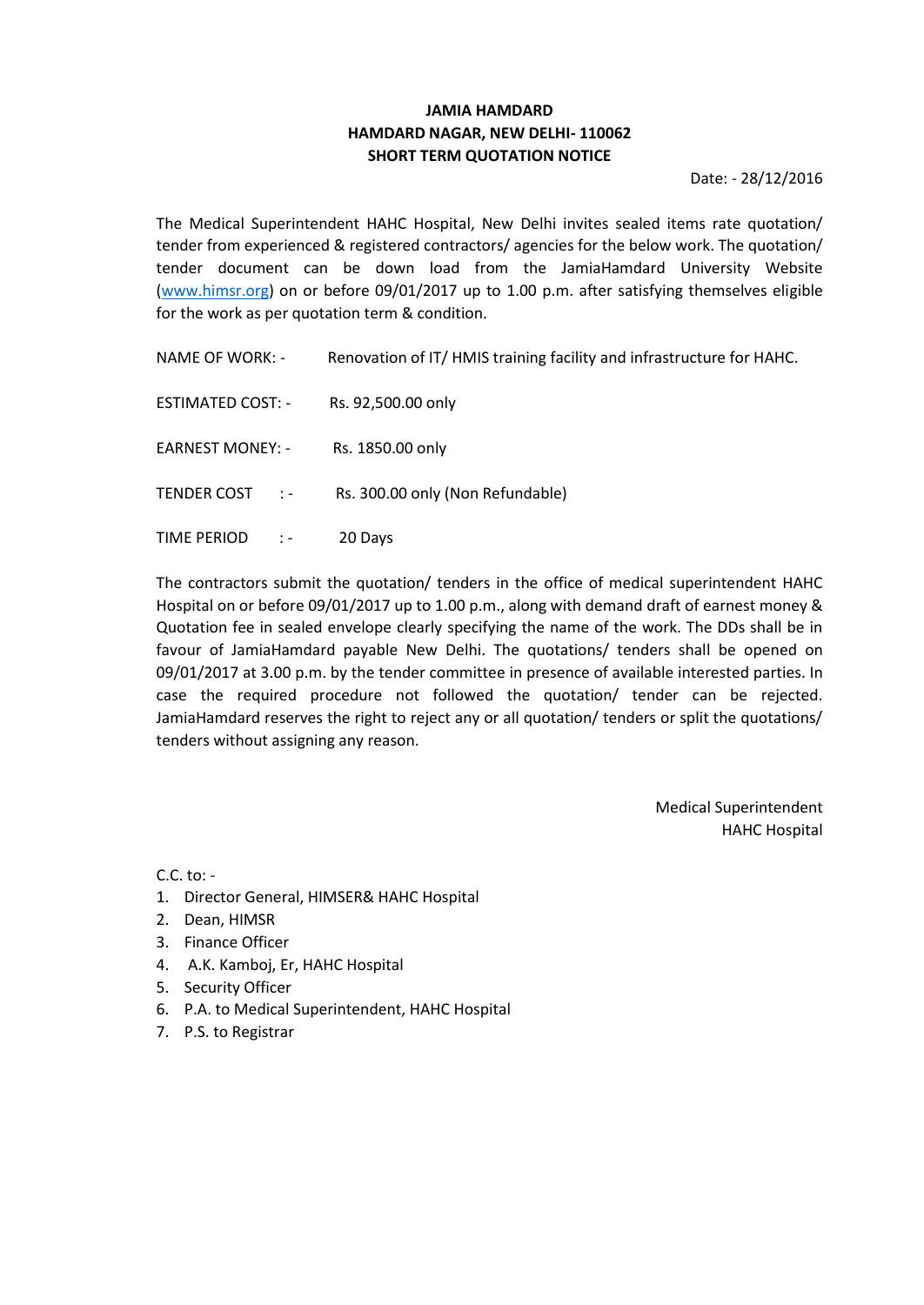**JAMIA HAMDARD HAMDARD NAGAR NEW DELHI –110062**

# **TENDER DOCUMENT FOR**

**Renovation of IT /HMIS Training Facility and Infrastructure at HAHC Hospital.**

**.**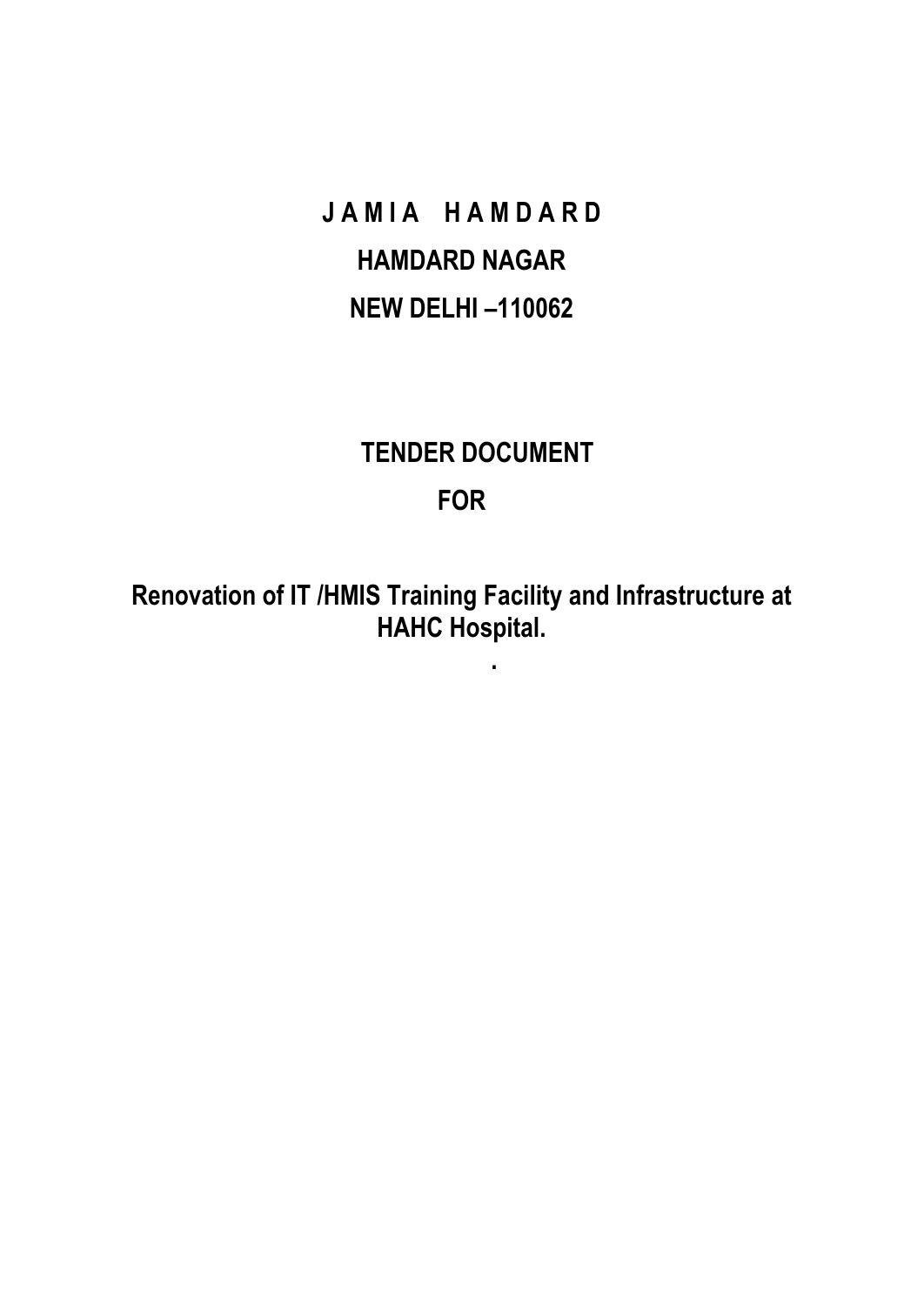# **JAMIA HAMDARD HAMDARD NAGAR, NEW DELHI – 110062**

| <b>TENDER FOR:</b>         | <u> 1989 - Johann Stoff, amerikansk politiker (d. 1989)</u>                    |                                         |  |
|----------------------------|--------------------------------------------------------------------------------|-----------------------------------------|--|
|                            | ESTIMATED COST: Rs. ________________________                                   |                                         |  |
|                            | EARNEST MONEY: Rs. _________________________                                   |                                         |  |
| TIME PERIOD:               |                                                                                |                                         |  |
|                            | COST OF TENDER: Rs. _______________________                                    |                                         |  |
|                            | DATE OF ISSUE & RECEIVING OF TENDER: From _______ to _________ up to 3.00 p.m. |                                         |  |
| DATE OF OPENING OF TENDER: |                                                                                | On _______________ at ____________ p.m. |  |
|                            |                                                                                |                                         |  |

CONTRACTORS SIGNATURE AND ADDRESS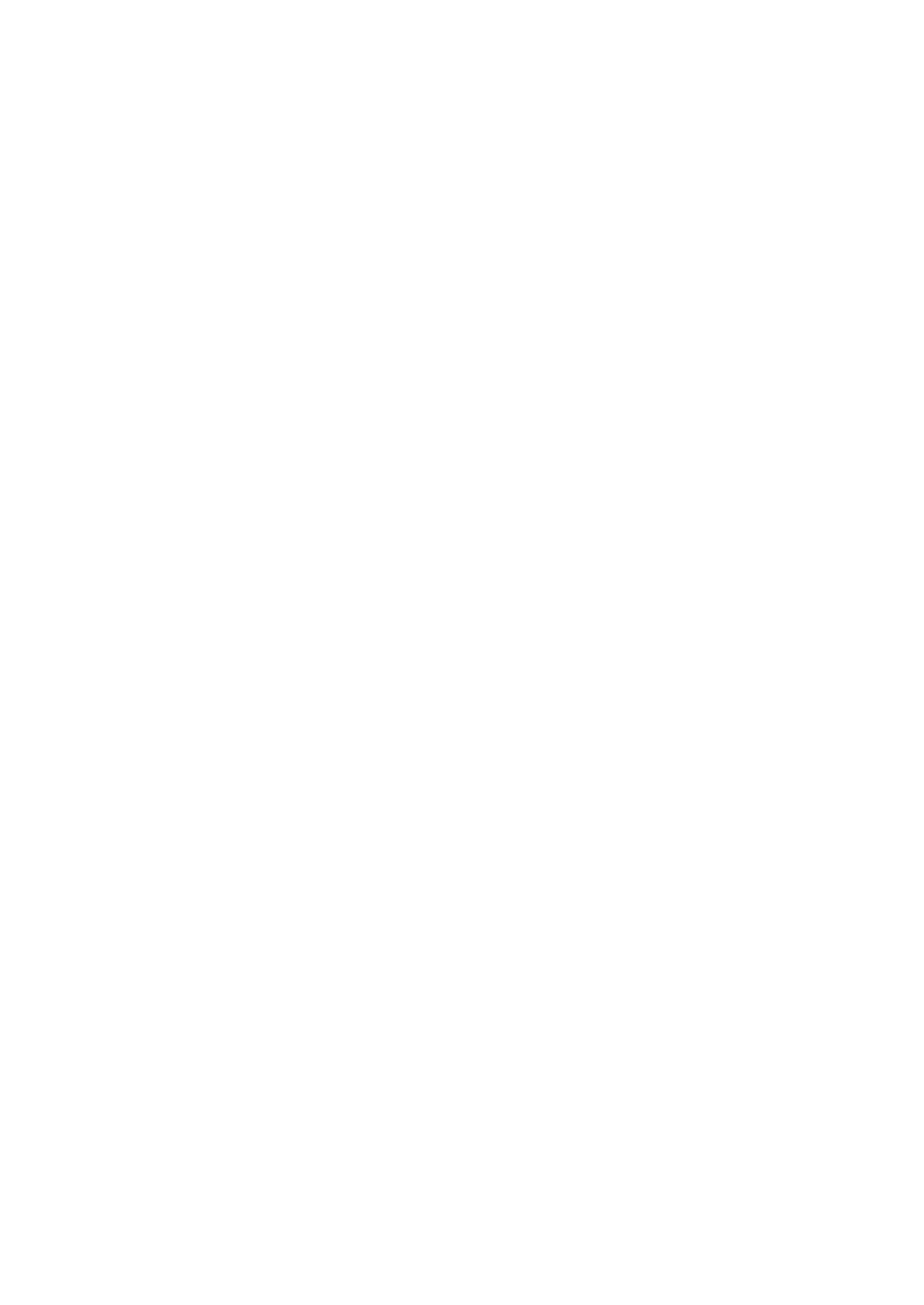# **SUMMARY OF VARIOUS CLAUSES**

| 1. Defects Liability Period    | Six Month                                                                                                                                                                                                                                           |
|--------------------------------|-----------------------------------------------------------------------------------------------------------------------------------------------------------------------------------------------------------------------------------------------------|
| 2. Period of final measurement | one month                                                                                                                                                                                                                                           |
| 3. Date of commencement        | 06 days from the receipt of work order.                                                                                                                                                                                                             |
| 4. Time of Completion          | 20 Days.                                                                                                                                                                                                                                            |
| 5. Liquidated damages          | 1% per day subject to max. of 10% of the contract value.                                                                                                                                                                                            |
| 6. Earnest money deposit       | Rs. ____________. 00 only                                                                                                                                                                                                                           |
| 7. Retention money             | 10% of each running bill subject to a maximum of Rs. 1 Lakh.                                                                                                                                                                                        |
| 8. Escalation                  | No escalation on any account shall be payable to the contractor.                                                                                                                                                                                    |
| 9. Extra Items                 | As specified in the tender document.                                                                                                                                                                                                                |
| 10. Supply of Material         | To be arranged by the contractor as approved by the In charge of work.                                                                                                                                                                              |
| 11. Water supply               | To be arranged by contractor.                                                                                                                                                                                                                       |
| 12. Taxes                      | Income tax and other taxes as per Govt. rules & J.H.R. welfare fund 0.25% shall be<br>deducted from the bills and also the labour CESS shall be deposited by the<br>contractor and produce the receipt before running & final payment of work done. |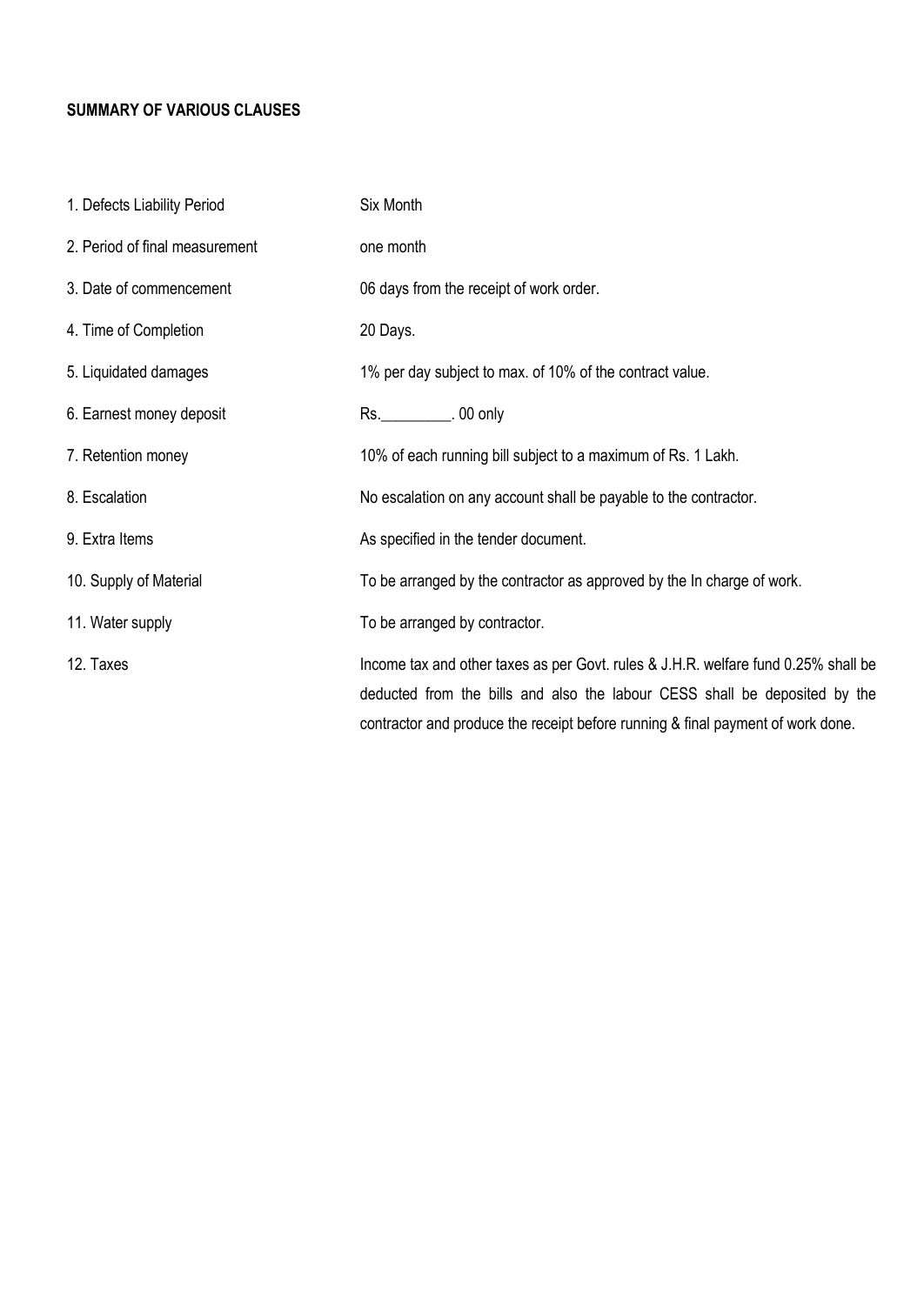#### **MEMORANDUM**

- (a) General Description
- (b) Estimated Cost Rs.
- (c) Earnest Money Rs.
- 

(d) Security Deposit 10% to Max. ofRs. 1 Lakh from each running bill the security deposit will be collected by deductions from the running bills of the contractor at rate in clause I.

(e) Time allowed for the work from the  $06<sup>th</sup>$  day after the date of written order to commence ---------------I/We hereby agreed (1) at abide by and fulfill all the terms and provisions of the said conditions annexed hereto and all the terms and provisions contained in notice inviting tenders so far as applicable and/or in default there of to forfeit and pay to the Director General HIMSR & HAHC Hospital, JamiaHamdard, or the successors, in conditions. A sum of Rs. --------------------- is hereby forwarded in Demand Draft. If I/We fail to commence the work specified in the above memorandum I/We agree that the said Director General HIMSR & HAHC Hospital his successors in office shall, with prejudice to any other right on remedy, be at liberty to forfeit the said earnest money absolutely otherwise the said earnest money shall be retained by him towards security deposit mentioned against clause I/We (ii) to execute all the terms and conditions contained or referred to therein and to carry out such deviations as may be ordered, up to a maximum of 50% at the rate quoted in tender documents and those in excess of that limit at the rates to be determined in accordance with the provisions contained in tender form.

| Dated the<br><u> 1989 - Jan Albert III, prima politik po</u> | _day of $\_$<br><u> 1986 - Jan Jawa Barat, profesora po</u> | 2016. |
|--------------------------------------------------------------|-------------------------------------------------------------|-------|
| Witness:                                                     |                                                             |       |
| Address:                                                     |                                                             |       |
| Occupation:                                                  |                                                             |       |
| Dated the                                                    | day of                                                      | 2016. |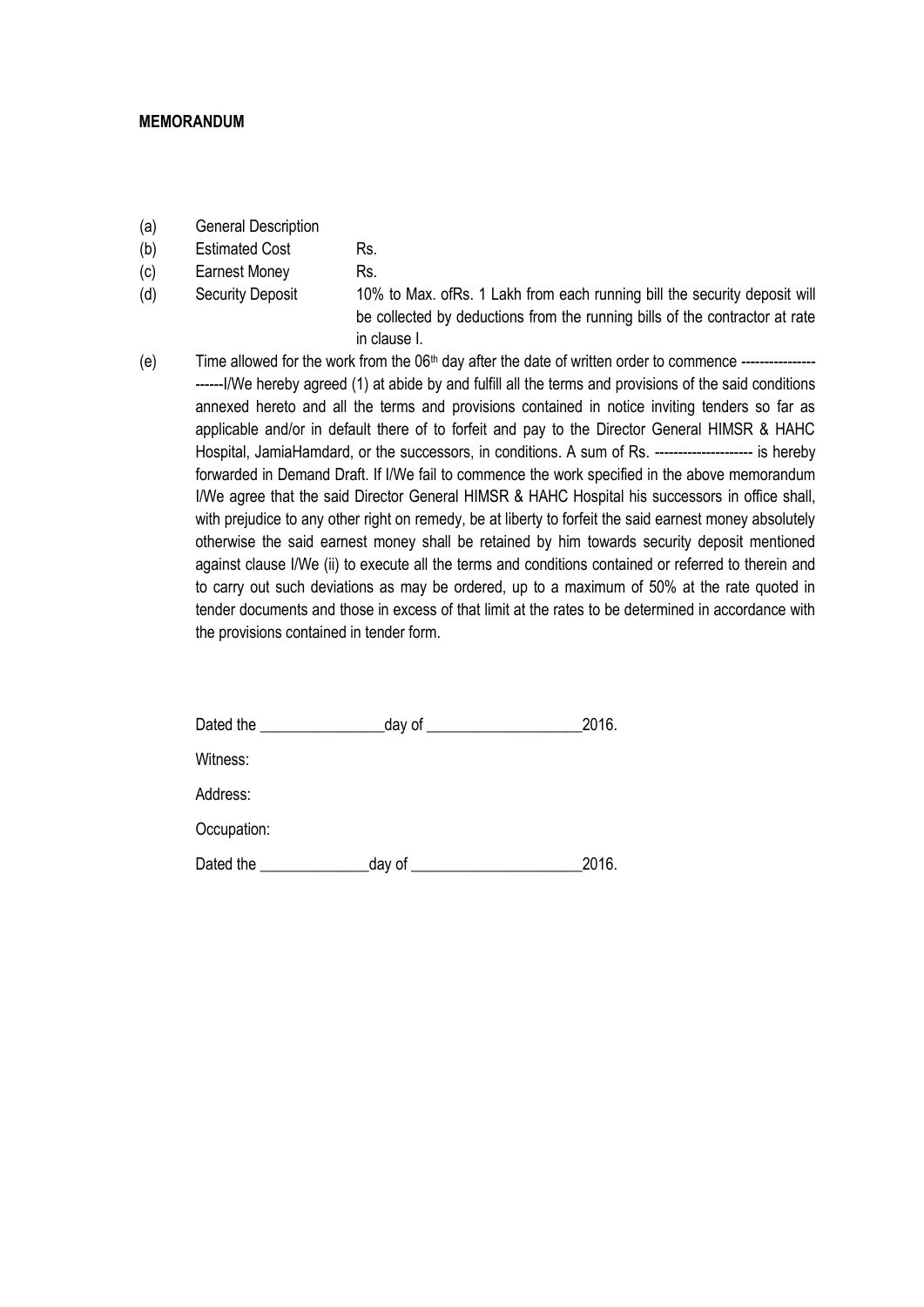#### **AGREEMENTFORMATE**

Article of Agreement made this \_\_\_\_\_\_\_\_\_\_\_\_\_\_\_\_\_\_\_\_\_\_\_\_\_\_\_\_\_\_\_\_\_between HIMSR, JamiaHamdard,Hamdard Nagar. New Delhi (hereinafter called "The Employer") of the one part and  $\blacksquare$  (or whose registered office is situated at  $\qquad \qquad$  New Delhi hereinafter called the contractor of the other part.

WHEREAS the Employer is desirous for **Renovation of IT/ HMIS training facility and infrastructure for HAHC Hospital**and has caused specifications and schedules of Quantities describing the works in tender/quotation.

**AND WHEREAS** the Contractor has agreed to execute upon and subject to conditions set forth herein (hereinafter referred to as the said conditions)the works described in the specifications and included to the said schedule of quantities at rates therein set forth amounting to the sum of Rs.

**HEREINAFTER** referred to as (" the said contract amount") **AND WHEREAS** the contractor has deposited with HIMSR, JamiaHamdard, New Delhi the sum of Rs. and the security to be retained until the expiry of the defects liability period for the due observance and performance of this contract. **NOW IT IS HEREBY AGREED AS FOLLOWS:**

- 1. In consideration of said contract amount to be paid at the times and in the manner set forth in the said conditions, the contractor shall upon and subject the said conditions execute and complete the work shown and described in the said specification and/or the schedule of Quantities.
- 2. The Employer shall pay the contractor the said contract amount or such other sum as shall become payable at the time and in the manners hereinafter specified in the conditions.
- 3. The said Terms &conditions and schedule of quantities shall be read and construed as framing part of this agreement and the parties hereto shall respectively abide by, submit themselves to the condition and perform the agreements of their part respectively in such conditions contained.
- 4. All disputes arising out of or in any way connected with this agreement shall be deemed to have arisen in DELHI and only the courts in Delhi shall have jurisdiction to determine the case.

| (Employer) |                                                                                                                      |  |
|------------|----------------------------------------------------------------------------------------------------------------------|--|
|            |                                                                                                                      |  |
|            |                                                                                                                      |  |
|            | <u> 1989 - Jan Barbara de Santo de Santo de Antonio de Santo de Santo de Santo de Santo de Santo de Santo de San</u> |  |
|            |                                                                                                                      |  |
|            |                                                                                                                      |  |
|            |                                                                                                                      |  |
|            |                                                                                                                      |  |
|            |                                                                                                                      |  |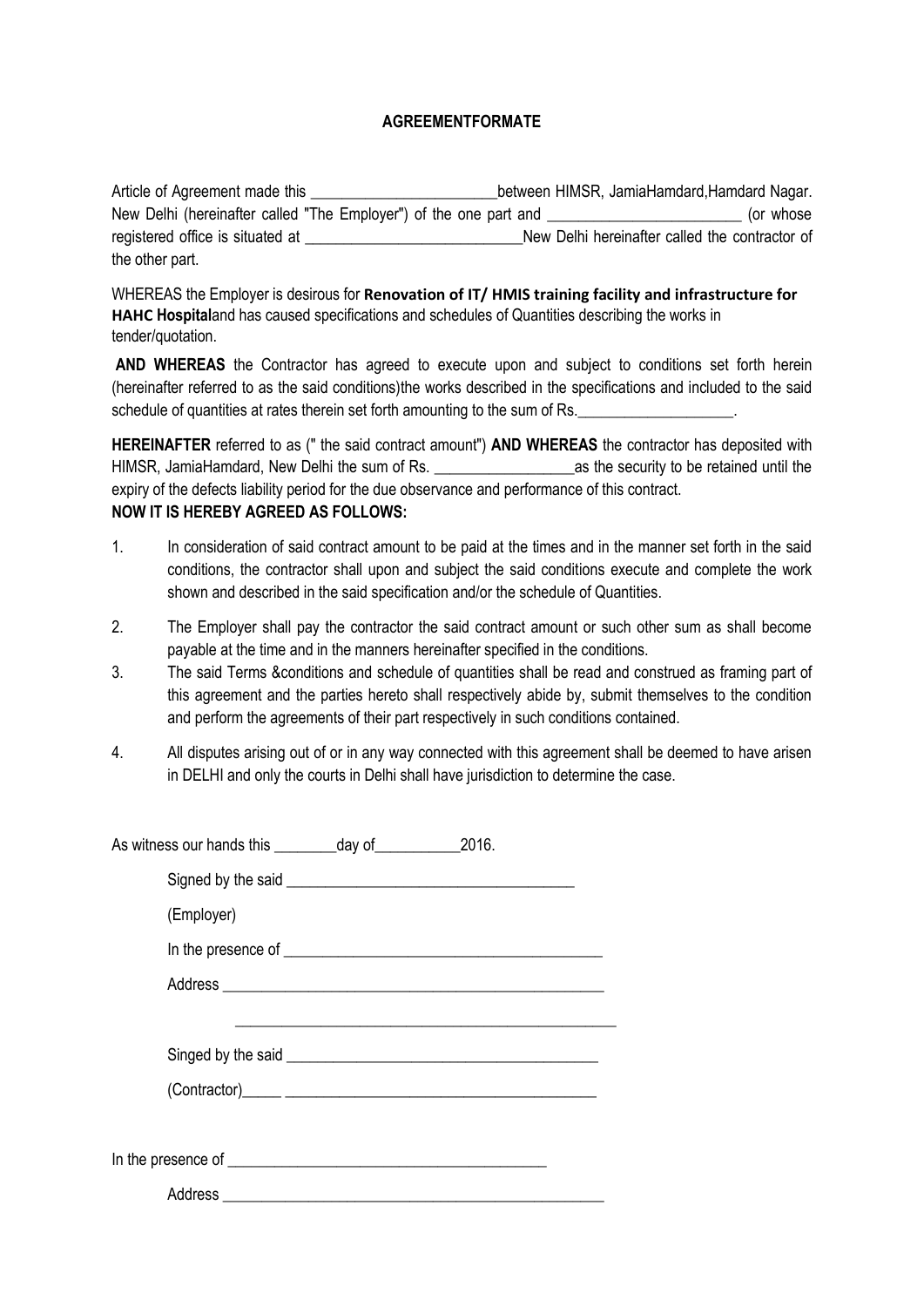# **General Term & Conditions**

- **1** Sealed item rate tender/quotation are invited by the Medical Superintendent, HAHC Hospital,for the **Renovation of IT/ HMIS training facility and infrastructure for HAHC Hospital.**
- **2** Tenders not properly filled mutilated with incorrect calculations or generally not complying with the condition may be rejected.
- **3** Tenderers should quote their rates both in figures and in words. The schedule or quantities must be fully priced and the total of each page along with carried over figures of the previous page shall be given in ink and signed by the tender. No bank spaces shall be left.
- **4** If the tender/quotation is made by or on behalf of a company incorporated under the companies Act it shall be signed by the Managing Director or by one of the Directors duly authorized on that behalf. If it is made by a partnership firm it shall be signed with the Co-partnership name by a member of the firm who shall sign his own name and give the name and address of each partner of their firm and attach copy of Power of Attorney with the Tender authorizing him to sign on behalf of the other partners. A certified copy of the registered partnership deed shall also be submitted along with the tender.

# **5 ACCEPTANCE PERIOD**

The tender shall remain valid for acceptance for a period of 30 days from the date of opening of tender.

# **6 SITE INSPECTION**

Every tenderer is expected to inspect the site of the proposed work before quoting hisrates. He must go through and see the site of work before quoting the rates.

# **7 SCHEDULE OF QUANTITIES**

A schedule of approximate quantities for various items accompanies this tender. It shall be definitely understood that the owner does not accept any responsibility for the correctness or completeness of the schedule in respect of items and quantities and this schedule is liable to alterations by omissions, deductions or additions at the discretion of the owner without affecting the terms of the contract.

# **8 CONTRACTORS' RATES**

The contractor's rates must include the cost of transportation of material to the site, all taxes such as Sales Tax, Excise and G.T. etc. and the fixing or placing in position for which the items of work is intended to be operated. The rates shall be inclusive of all height, lead, lift and scaffolding etc. complete, no extra payment shall be made except specified in the item.

# **9 INTERPRETATION**

In interpreting the specifications, the followingorder of decreasing importance shall be followed:

- (a) Description in schedule of quantities.
- (b) Particular or special specifications and special conditions if any.
- (c) Instruction/direction issued time to time by the site In charge or authorized person deputed by theMedical Superintendent, HAHC Hospital, JamiaHamdard.
- (d) General Specifications: The relevant Indian Standard Codes shall cover such items, not covered in the specifications of the tender as a whole. If such codes for a particular subject have not beenframed, the decision of the owner shall be final.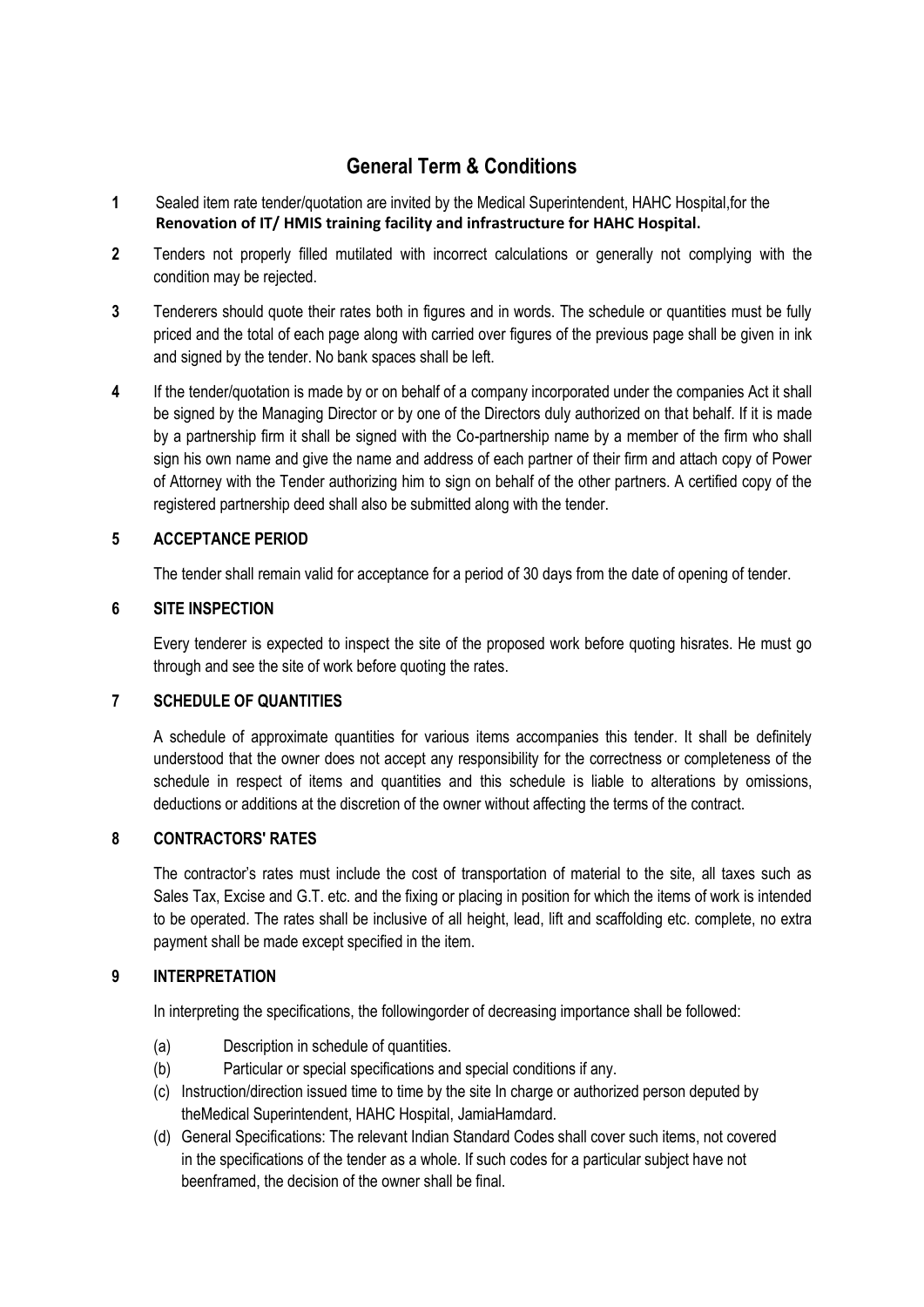#### **10 ALTERATIONS IN N.I.T.**

The tenderer in the Notice inviting Tenders shall make no alterations. Instructions to the contractors, contract Form, Conditions of the Contract, instruction and specifications, and if any such alterations are made or any special rejected.

### **11 ACCEPTANCE OF TENDER**

The acceptance of the tender will rest with the Director General HIMSR & HAHC Hospital, who does not bind himself to accept the lowest tender and reserves to himself the authority to reject any or all of the tenders, received, without assigning any reason (s) or sublet the whole work.

# **12 SITE SUPERVISION**

The work shall be carried out under the direction and supervision of the Engineer In-charge HAHC Hospital at site. On accepting of the tender, the contractor shall intimate the name of his accredited representative who would be supervising the work & should be responsible for taking instructions for carrying out the work. The owner/or their representative at site shall have access to the workshop of the successful tenderers so as to ensure themselves of the quality of material and workmanship.

# **13 QUALITY**

The Medical Superintendent, HAHC Hospital,decision regarding the quality of the material and workmanship will be final and binding. The Medical Superintendent, HAHC Hospital,shall during the progress of the work have power to order in writing form time to time the removal of the work, within such reasonable time or times as may be specified in the order, of any material which in the opinion of Medical Superintendent, HAHC Hospital,not in accordance with specification or instructions. The substitution or proper re-execution of any work or replacement of bad material shall be borne by the contractor with no liability towards the owners.

#### **14 DISMISSAL OF WORK:**

The contractor shall on the request of Medical Superintendent, HAHC Hospital,immediately dismiss from work any person employed thereon by him, who way in the opinion of the owner be unsuitable or in competent or who may misconduct himself. Such discharges shall not be the basis of any claim for compensation of damages against the owner or any of their officers or employee.

# **15 COMMENCEMENT:**

The Contractor shall commence the work on site within 6 days from the date of receipt of work order/Letter of Intent or as directed.

#### **16 INCOME TAX AND OTHER TAXES**

Statutory deduction of Income tax and other taxes as per Govt. rules & J.H.R. welfare fund 0.25% shall be deducted from the bills and labour CESS shall be deposited by the contractor and produce the receipt before running & final payment of work done.

# **17 DEFECTS LIABILITY PERIOD SIX MONTHS**

Any defects developed within 'Defect Liability period' of 6 months from the date of completion will have to be rectified by the contractor. In case of failure to do so the Medical Superintendent, HAHC Hospital,shall get the rectification work done by any other agency at the risk and cost of the contractor. The rectification of such defects shall be taken immediately on receipt of written notice from the Medical Superintendent, HAHC Hospital,and such defects may extend 'liability period.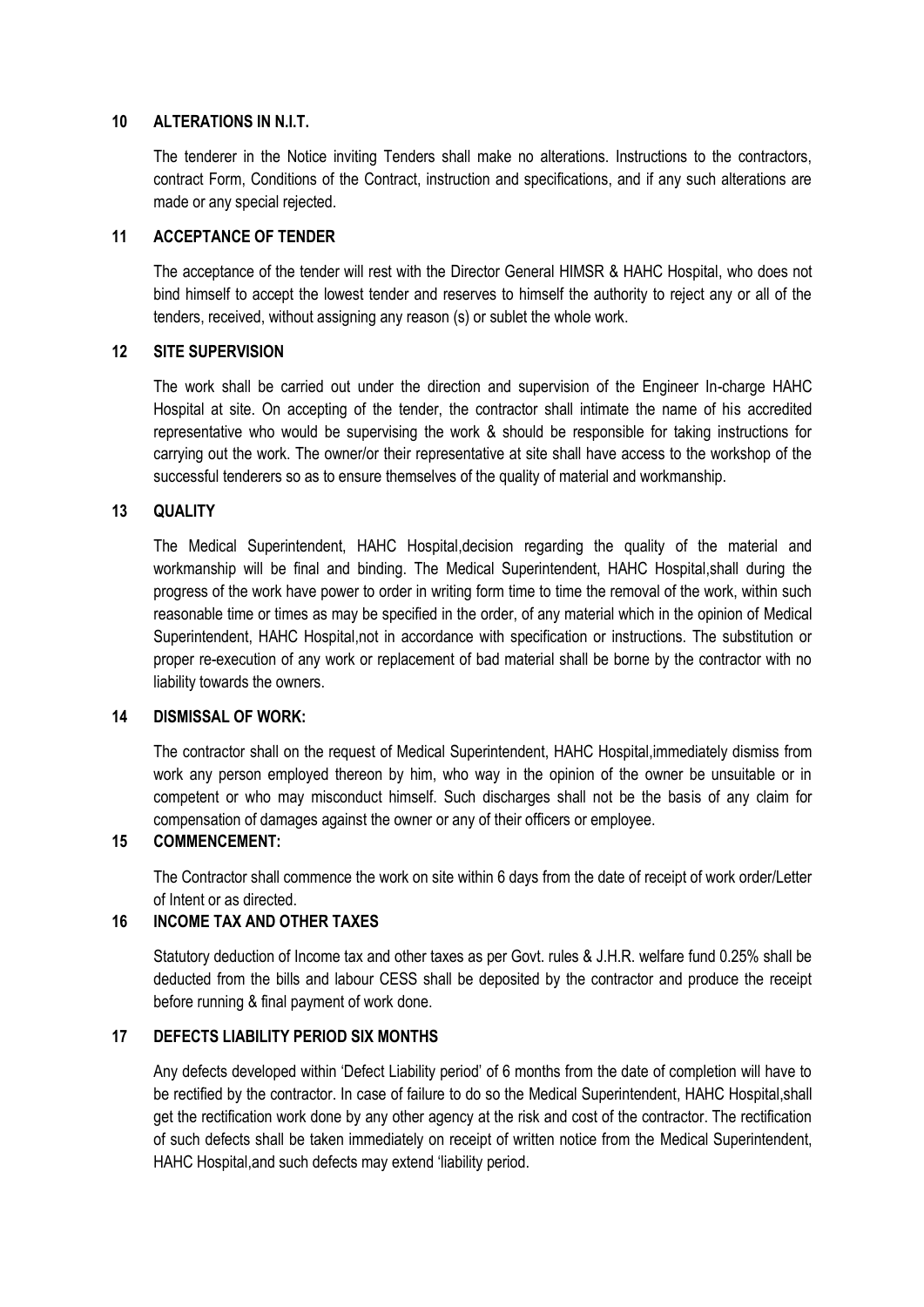#### **18 PART OCCUPATION**

If Medical Superintendent, HAHC Hospital,want to occupy areas in part, the contractor shall have to complete the work of the areas in conjunction with the Medical Superintendent, HAHC Hospital,and hand over the same to the Medical Superintendent, HAHC Hospital,without affecting any of the clauses of the contract agreement.

### **19 CONTRACT SIGNING**

After acceptance of the tender, the tenderer shall sign the necessary contract papers within 15 days of the intimation. Expenses for the agreement including cost of stamp papers etc. shall be borne by the contractor. In case of delay the 'Earnest Money' may be forfeited and the tender cancelled or the contract enforced as per terms of the tender and the tenderer shall thus be bound even though the formal agreement has not been executed and signed by the tenderer.

#### **20 E.M.D./RETENTION MONEY**

- (a) E. M. D of Rs. \_\_\_\_\_\_\_\_\_\_ in the form of bank draft Drawn on any scheduled bank or foreign bank approved by the Reserve Bank of India in favour of \_\_\_\_\_\_\_\_\_\_\_ shall be submitted along with the tender. The tender received without E M D or in any other form than as stated above may be rejected.
- (b) Retention money @ 10% of each running bill value shall be deducted from each running Bills. Account payment up toa maximum of Rs. The conduction only.
- (c) The retention money amount shall not bear any interest.

#### **21 REFUND OF DEPOSIT**

- (a) The E.M.D. will be adjusted in the retention money.
- (b) 5% of the retention money shall be retained from the final bill which will be returned after the virtual completion of the defects liability period (i.e.6 months).

# **22 SUPPLY OF MATERIALS**

The contractor shall arrange all the material required for the work at his own cost and Medical Superintendent, HAHC Hospital,may ask to deposit the all or specific required material with the site incharge before start of work. The 75% secured advance may be released against the material supplied at site and produce the material receipts/voucher etc. after proper check by the in charge of work.

#### **23 INSURANCE**

The successful contractor shall take out Contractors All Risk (CAR) insurance policy in the names of the contractor, and the original policy shall be deposited with the JamiaHamdard. The policy shall cover clauses as under.

(i) The contractor shall at all times indemnify and keep indemnified the JamiaHamdard and its officers and any other guest or person moving in the premises from and against all third party claims whatsoever (including but not limited to property loss and damage, personal accident, injury or death of to property or person of any subcontractor and/or the servants or agents or the contractor, any subcontractor (s) and/or the JamiaHamdard) and the contractor shall at his own cost and initiative at all times up to the successful conclusion of the defect liability period and maintain all insurance liabilities including but not limited to third party insurance and liabilities under the Motor Vehicles Act. Workmen Compensation Act, Fatal Accidents Act, personal Injuries Insurance Act. Emergency Risk Insurance Act, and/or other industrial legislation from time to time in force in India with insurance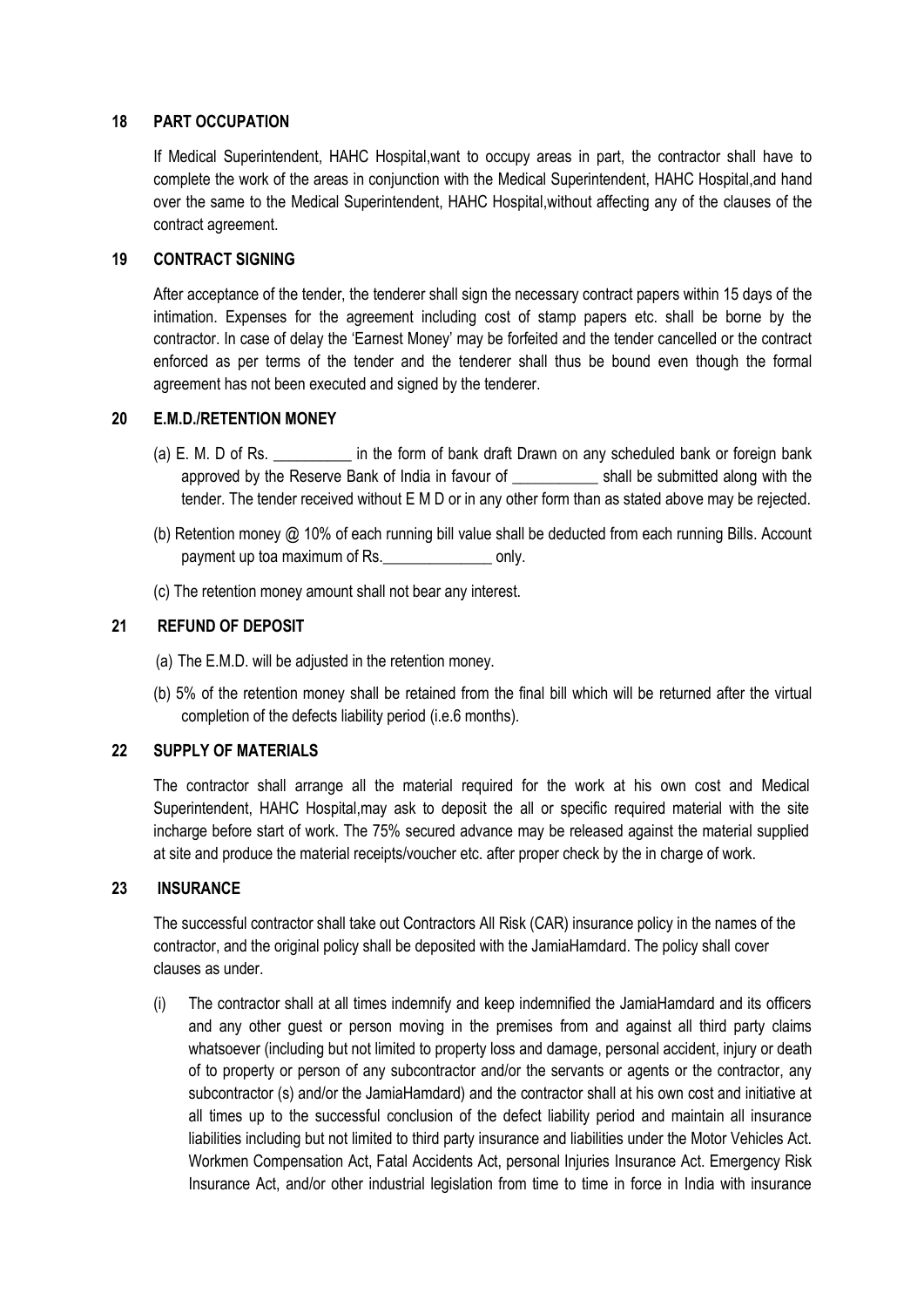company (ies) approved by the JamiaHamdard, and such policy (ies) shall be of not lesser limit than the limits hereunder specified with reference to the matters hereunder specified namely.

- (a) Workmen compensation Insurance to the limit to which compensation may be payable under the laws of India.
- (b) Third Party Insurance body injury and property damage to the limit of not less than Rs. 2,00,000/- (Rupees Two Lakh only) in each accident at each job site and to a limit of not less than Rs. 5,00,000/- (Rupees Five Lakh only) for all accidents at all job sites, provided that the limits specified above shall operate only as a specification of minimum limits for insurance purposes, but shall not in any way limit the contractor's liability in terms of this clause to the limit (s) specified.

(ii) If the Contract fail to take out and/or keep a foot insurance as provided for in the foregoing subclause,the owner shall be entitled (but without obligation to do so to take out and/or keep a foot such insurance at the cost and expense of the contractor, and without prejudice to any other rights or remedies of the Owner in this behalf, todeduct the sum(s) incurred thereof from the dues of the contractor.

(iii) Period of policies: All insurance covers mentioned above shall be kept alive during the completion period of contract and defects liability period.

#### **24 PAYMENTS**

Bill shall be prepared based upon the joint measurement by the contractor and In-charge of works. Contractor shall submit 3 copies of the bill and 3 copies of the measurement sheets. Payment will be released within 15 days after submitting the bill.

#### **25 LIQUIDATED DAMAGES**

Entire work will be completed and handed over within 20 days from the date of issue of work order/letter of intent. Medical Superintendent, HAHC Hospital,shall levy liquidated damages at the rate of 1% of the total contract value per day of delay, up to a maximum of 10 % of the total value of the work.

#### **26 EXTRA ITEMS**

- (a) The rates of all authorized extra items or additional, altered or substituted work shall be worked out as follows:
	- (i) The rates shall be based on or derived from the existing rates in the contract as far as and to the maximum extent possible from the same class & nature of work.
	- (ii) Where the rates cannot be derived in the manner of (i) above, the same shall be worked out on the basis of Market Rates or actual expenditure incurred in the execution of the items inclusive of taxes. Octroi etc. plus 15% for contractor's profit and overheads and supervision charges etc.
- (b) The contractor shall, within 10 days of the date of receipt of an order to carry outthe above work or within 10 days after having carried out the above work submits the rates which he proposes to claim for such items of work, supported by rate analysis and vouchers. The project engineer shall with due analysis and justification communicate to the contractor the rates admissible for these items, within a period of one month.
- (c) The rates of extra item as decidedby the Engineer In-charge shall be binding to both the parties and shall not be subject to Arbitration.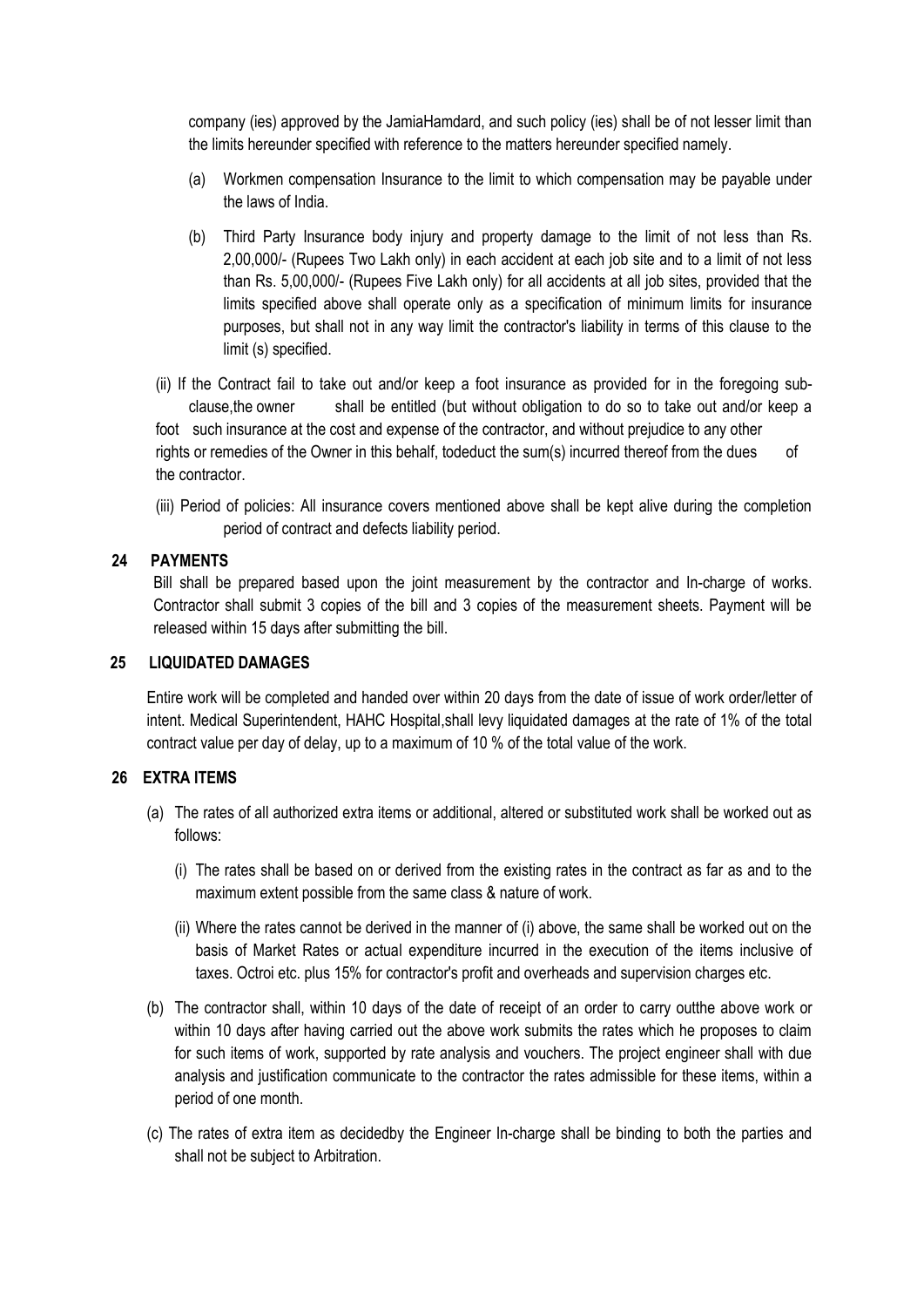#### **27 Water and Electricity**

- (a) **Electricity:** Temporary electric connections if required will be supplied by the JamiaHamdard. The necessary cabling and install of meter etc. will be done by the contractor at his own cost. He shall pay for the consumption at the prevailing rates of charges as per bills raised by the JamiaHamdard.
- (b) **Water:** The Contractors to make their own arrangement of potable water for execution of work and arrange from outside at their own cost.

### **28 APPLICABLE LAW**

This contract shall become effective according to and in all respect be governed by and construed in accordance with the law.

#### **29 RECEIPT OF TENDER**

Tender shall be addressed to The Medical Superintendent, HAHC Hospital,JamiaHamdard, Hamdard Nagar New Delhi 110062.

#### **30 MATERIALS, TOOLS AND PLANT**

The Contractor shall supply all materials required for the execution of the works other than those mentioned in the Notice Inviting Tender. Materials so applied shall have the approval of the Engineer In charge before using on the works. All the rejected materials shall be removed at once from the site of work at Contractor's own cost. The contractor shall supply all tools, tackles, and equipment required for the execution of the works.

#### **31SAFE STORAGE OR MATERIALS**

The contractor shall be responsible for the safe storage of material supplied by the employer for execution of the works. Surplus materials or materials lost or damaged or unaccounted for or made unserviceable by the contractor shall be charged at the prevailing market price.

#### **32 TRANSPORT OF MATERIALS**

Unless otherwise specified, all the materials supplied by the employer shall be transported by the contractor from the Employers' store/yard, to the site of work at no extra cost.

# **33 SITE TO BE KEPT CLEAR**

The surplus soil and dismantled debris shall be removed to a place as directed by the Engineer In –charge and stacked, leveled and dressed as directed.

#### **34 AGE LIMIT OF LABOUR**

The age limit for employment of labour shall be in strict accordance with the existing labour Legislations.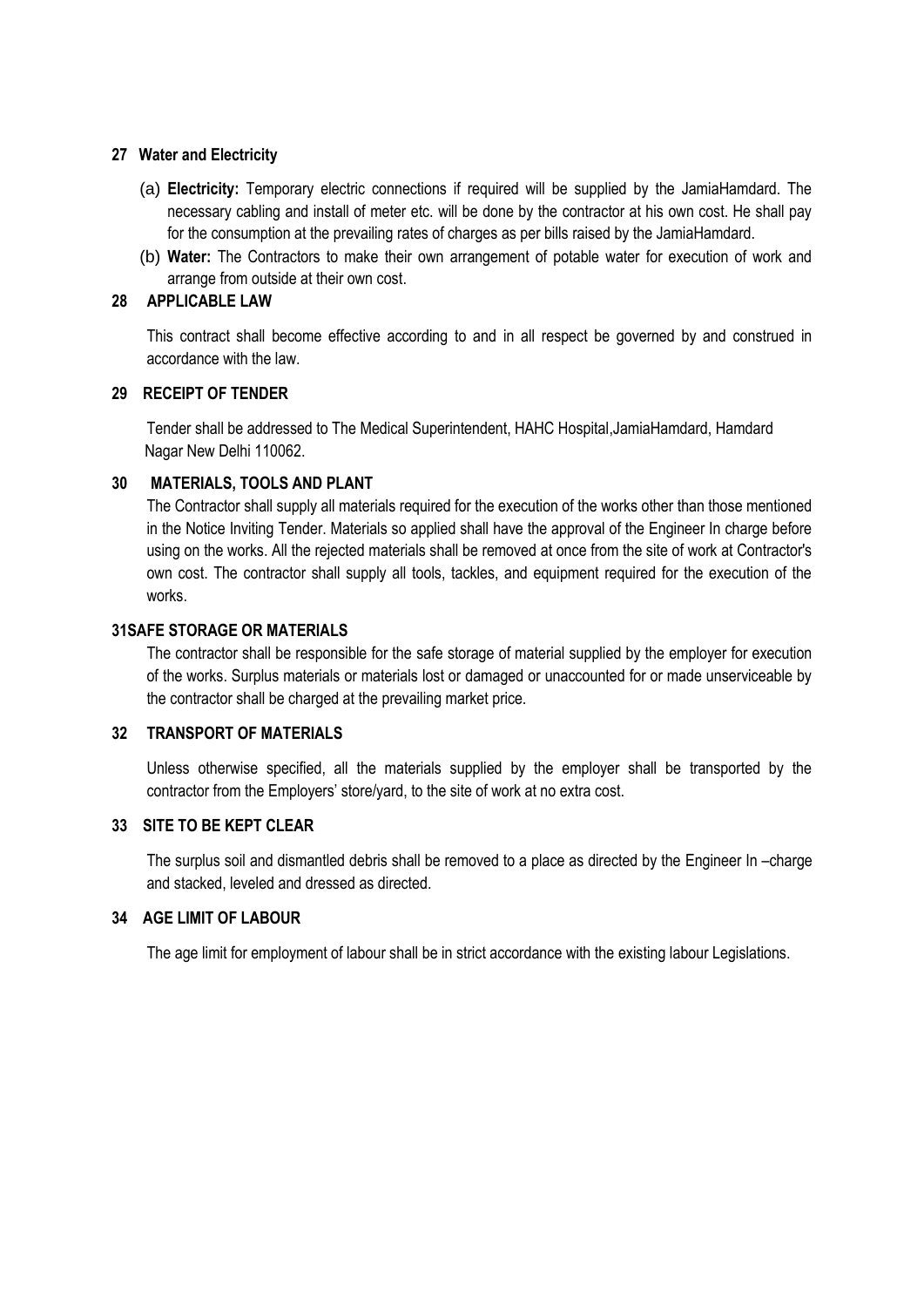# **GENERAL SPECIFICATION OF WORK**

All work shall be executed strictly in accordance with the specifications given in schedule of quantities and/or with the following specifications. For such items, which are not covered or clarified by these specifications, latest edition of C.P.W.D. specification shall apply. The work shall be carried out as per specification and instruction of Engineer In charge.

- 1 The work shall be related to site that the contractor is presumed to have seen. Nothing extra will be paid for any item on account or its shape, size, location or other difficult circumstances even if the schedule makes no distinction, as long as the item is required at site.
- 2. All materials and workmanship shall be of the respective kinds described in the contract and in accordance with Engineer on his make of fabrication or on the site or at all or any of such places. The Contractor shall provide such assistance as instruments, machines, labour and materials, as are normally required for examining, measuring, and testing any work and the quality weight or quantity of any material used and shall supply samples of materials before in corporation in the works for approval as may be required by the Architect or his Representatives.
- 3. The rates shall be included for all heights, lift, lead, and other wastages etc.
- 4. The contractor is advised to inspect the site before quoting the rates in Tender.
- 5. The in charge of work or authorized person deputed by the competent authority may approve any brand or make of material for the work other than that specified in the tender, and contractor shall be bound to use the approved brand of material without any extra cost.
- 6. The work shall be related to the site condition for that the contractor is presumed to have studied. Nothing extra will be paid for any item on account or its shape, size, location or other difficult circumstances.
- 7. .All materials and workmanship shall be of the respective kinds described in the contract and in accordance with Engineer in-charge on his manufacture or on the site or at all or any of such places. The contractor shall provide such assistance as instruments, machines, labour and materials, as are normally required for examining, measuring, and testing any work and the quality weight or quantity of any material used and shall supply samples of materials before in corporation in the works for approval as maybe required by the engineer in charge or Representatives of the JamiaHamdard.
- 8. The material shall be approved by the In-charge of work and manufacture (ISI) marks.
- 9. The in charge of work or authorized person of the JamiaHamdard may approve any brand or make of material for the work other than that specified in the tender, and contractor shall be bound to use the approved brand of material without any extra cost

CONTRACTORS SIGN & SEAL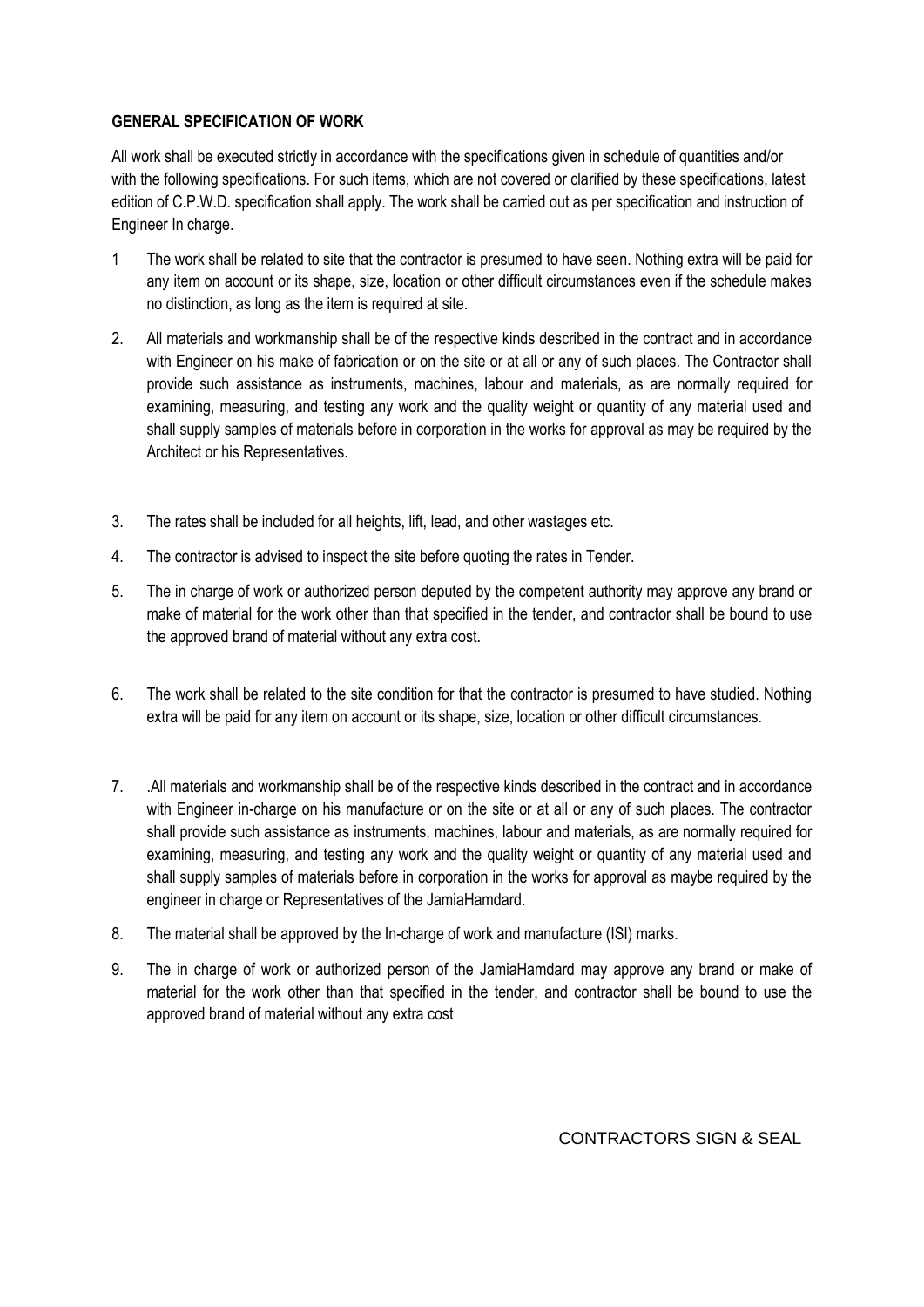| Schedule of Quantity for the Renovation of IT / HMIS Training facility and Infrastructure for HAHC Hospital. |                                                                                                                                                                                                                                                                                                                                                                                                                                                                                                                                                                                                                                                                                                                                                                                                                                                                                                                                                                                                                                                                                                                                                                                                                                                                                                                                                                                                                                                                                                                                                                                                                                                                                                                                                                                                                                                                                                                                                                                                                                                                                                                                                                                  |      |     |      |               |                |
|--------------------------------------------------------------------------------------------------------------|----------------------------------------------------------------------------------------------------------------------------------------------------------------------------------------------------------------------------------------------------------------------------------------------------------------------------------------------------------------------------------------------------------------------------------------------------------------------------------------------------------------------------------------------------------------------------------------------------------------------------------------------------------------------------------------------------------------------------------------------------------------------------------------------------------------------------------------------------------------------------------------------------------------------------------------------------------------------------------------------------------------------------------------------------------------------------------------------------------------------------------------------------------------------------------------------------------------------------------------------------------------------------------------------------------------------------------------------------------------------------------------------------------------------------------------------------------------------------------------------------------------------------------------------------------------------------------------------------------------------------------------------------------------------------------------------------------------------------------------------------------------------------------------------------------------------------------------------------------------------------------------------------------------------------------------------------------------------------------------------------------------------------------------------------------------------------------------------------------------------------------------------------------------------------------|------|-----|------|---------------|----------------|
| <b>S. No.</b>                                                                                                | <b>Description</b>                                                                                                                                                                                                                                                                                                                                                                                                                                                                                                                                                                                                                                                                                                                                                                                                                                                                                                                                                                                                                                                                                                                                                                                                                                                                                                                                                                                                                                                                                                                                                                                                                                                                                                                                                                                                                                                                                                                                                                                                                                                                                                                                                               | Unit | Qty | Rate | <b>Amount</b> | <b>Remarks</b> |
| $\mathbf{1}$                                                                                                 | Providing and fixing false ceiling at all height including<br>providing and fixing of frame work made of special sections,<br>power pressed from M.S. sheets and galvanized with zinc<br>coating of 120 gms/sqm (both side inclusive) as per IS: 277 and<br>consisting of angle cleats of size 25 mm wide x 1.6 mm thick<br>with flanges of 27 mm and 37mm, at 1200 mm centre to<br>centre, one flange fixed to the ceiling with dash fastener 12.5<br>mm dia x 50mm long with 6mm dia bolts, other flange of cleat<br>fixed to the angle hangers of 25x10x0.50 mm of required<br>length with nuts & bolts of required size and other end of angle<br>hanger fixed with intermediate G.I. channels 45x15x0.9 mm<br>running at the spacing of 1200 mm centre to centre, to which<br>the ceiling section 0.5 mm thick bottom wedge of 80 mm with<br>tapered flanges of 26 mm each having lips of 10.5 mm, at 450<br>mm centre to centre, shall be fixed in a direction perpendicular<br>to G.I. intermediate channel with connecting clips made out of<br>2.64 mm dia x 230 mm long G.I. wire at every junction,<br>including fixing perimeter channels 0.5 mm thick 27 mm high<br>having flanges of 20 mm and 30 mm long, the perimeter of<br>ceiling fixed to wall/partition with the help of rawl plugs at 450<br>mm centre, with 25mm long drywall screws @ 230 mm<br>interval, including fixing of gypsum board to ceiling section and<br>perimeter channel with the help of drywall screws of size 3.5 x<br>25 mm at 230 mm c/c, including jointing and finishing to a flush<br>finish of tapered and square edges of the board with<br>recommended jointing compound, jointing tapes, finishing<br>with jointing compound in 3 layers covering up to 150 mm on<br>both sides of joint and two coats of primer suitable for board,<br>all as per manufacturer's specification and also including the<br>cost of making openings for light fittings, grills, diffusers, cut-<br>outs made with frame of perimeter channels suitably fixed, all<br>complete as per drawings, specification and direction of the<br>Engineer in Charge but excluding the cost of painting with. |      |     |      |               |                |
| 1.1                                                                                                          | 12.5 mm thick tapered edge gypsum plain board conforming to<br>IS: 2095- Part I                                                                                                                                                                                                                                                                                                                                                                                                                                                                                                                                                                                                                                                                                                                                                                                                                                                                                                                                                                                                                                                                                                                                                                                                                                                                                                                                                                                                                                                                                                                                                                                                                                                                                                                                                                                                                                                                                                                                                                                                                                                                                                  | Sqm  | 36  |      |               |                |
| $\overline{2}$                                                                                               | Providing and fixing stainless steel (Grade 304) railing made of<br>Hollow tubes, channels, plates etc., including welding, grinding,<br>buffing, polishing and making curvature (wherever required)<br>and fitting the same with necessary stainless steel nuts and<br>bolts complete, i/c fixing the railing with necessary accessories<br>& stainless steel dash fasteners, stainless steel bolts etc., of<br>required size, on the top of the floor or the side of waist slab<br>with suitable arrangement as per approval of Engineer-in-<br>charge, (for payment purpose only weight of stainless steel<br>members shall be considered excluding fixing accessories such<br>as nuts, bolts, fasteners etc.).                                                                                                                                                                                                                                                                                                                                                                                                                                                                                                                                                                                                                                                                                                                                                                                                                                                                                                                                                                                                                                                                                                                                                                                                                                                                                                                                                                                                                                                               | Кg   | 15  |      |               |                |
| $\overline{3}$                                                                                               | Removing white or colour wash by scrapping and sand<br>papering and preparing the surface smooth including necessary<br>repairs to scratches etc. complete                                                                                                                                                                                                                                                                                                                                                                                                                                                                                                                                                                                                                                                                                                                                                                                                                                                                                                                                                                                                                                                                                                                                                                                                                                                                                                                                                                                                                                                                                                                                                                                                                                                                                                                                                                                                                                                                                                                                                                                                                       | Sqm  | 60  |      |               |                |